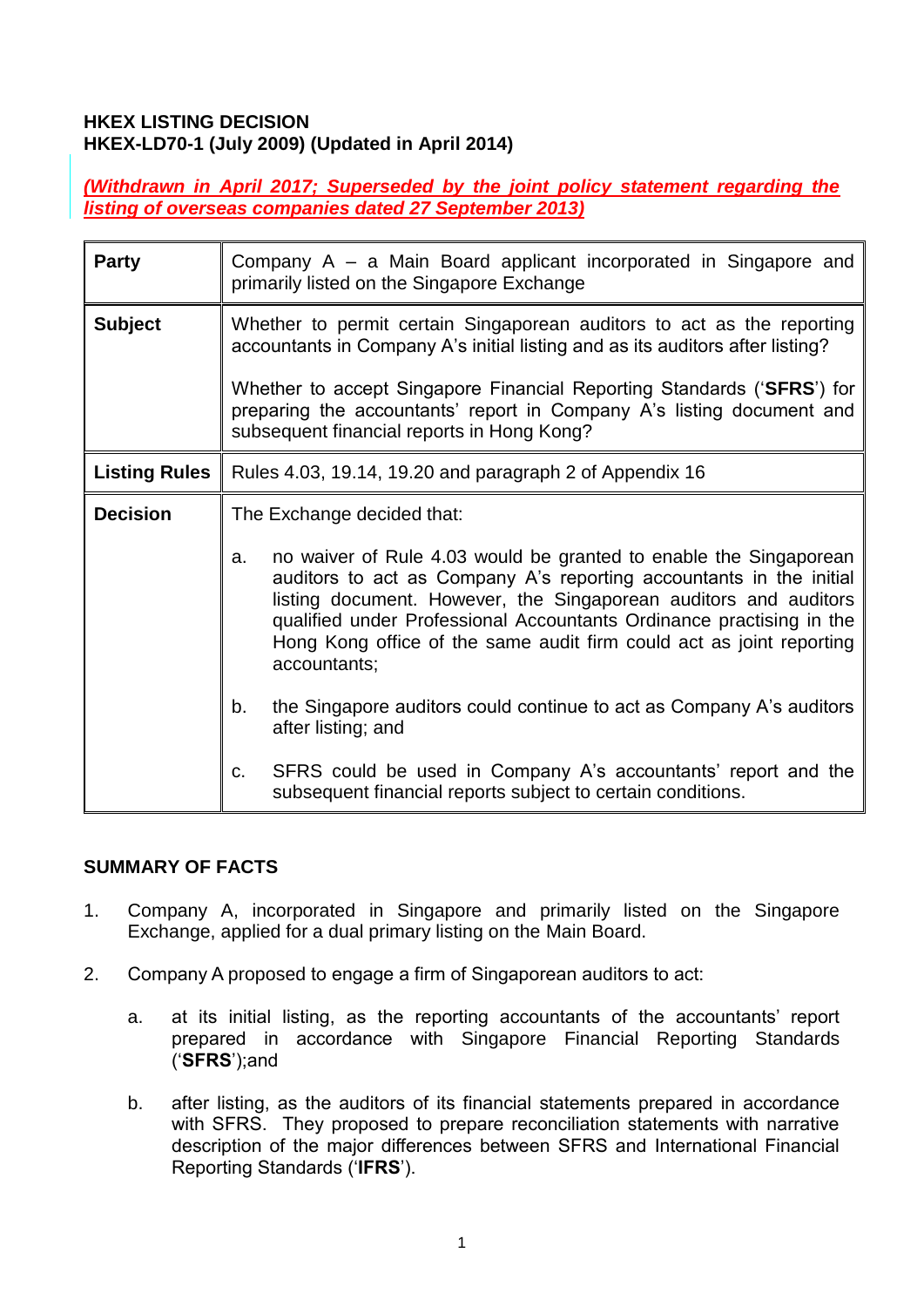# **THE ISSUE RAISED FOR CONSIDERATION**

- 3. Whether to permit certain Singaporean auditors to act as the reporting accountants in Company A's initial listing on the Exchange and as its auditors after listing?
- 4. Whether to accept Singapore Financial Reporting Standards ('**SFRS**') for preparing the accountants' report in Company A's listing document and subsequent financial reports in Hong Kong?

# **APPLICABLE LISTING RULES ACCOUNTING STANDARDS OR PRINCIPLE**

# *Accountants' Report*

- 5. Rule 4.03 requires all accountants' reports to be prepared by certified public accountants who are qualified under the Professional Accountants Ordinance for appointment as auditors of a company and who are independent both of the issuer and of any other company concerned to the same extent as that required of an auditor under the Companies Ordinance  $1$  and in accordance with the requirements on independence issued by the Hong Kong Institute of Certified Public Accountants ('**HKICPA**').
- 6. Rule 4.08(3) requires the accountants' report to state that it has been prepared according to the Auditing Guideline – Prospectuses and the reporting accountant (Statement 3.340) issued by HKICPA. Rule 19.13 states that the accountants' report will normally be required to conform to the accounting standards requirements set out in rules 4.11 to 4.13. Rules 4.11 to 4.13 require an accountants' report to conform to Hong Kong Financial Reporting Standards ('**HKFRS**') or IFRS.
- 7. In the case of an overseas issuer seeking a primary listing where the Exchange allows a report to be drawn up otherwise than in conformity with HKFRS or IFRS, Rule 19.14 requires the report to conform to accounting standards acceptable to the Exchange. In those cases the Exchange will normally require the report to contain a statement of the financial effect of the material differences (if any) from either HKFRS or IFRS.

# *Annual Reports and Interim Reports*

- 8. Rule 19.20 requires the annual reports of an overseas issuer whose primary listing is or is to be on the Exchange to be audited by a practising firm of accountants *either*  qualified under the Professional Accountants Ordinance *or* acceptable to the Exchange with an international name and reputation and which must be a member of a recognized body of accountants.
- 9. Notes 2.1 and 2.4 to paragraph 2 of Appendix 16 state that the annual accounts must conform to either HKFRS or IFRS and, if the overseas issuer's secondary listing is on the Exchange, it may prepare annual accounts under Generally Accepted Accounting

<sup>1</sup> <sup>1</sup> Retitled as the Companies Ordinance (Cap. 622) with effect from March 2014. *(Updated in April 2014)*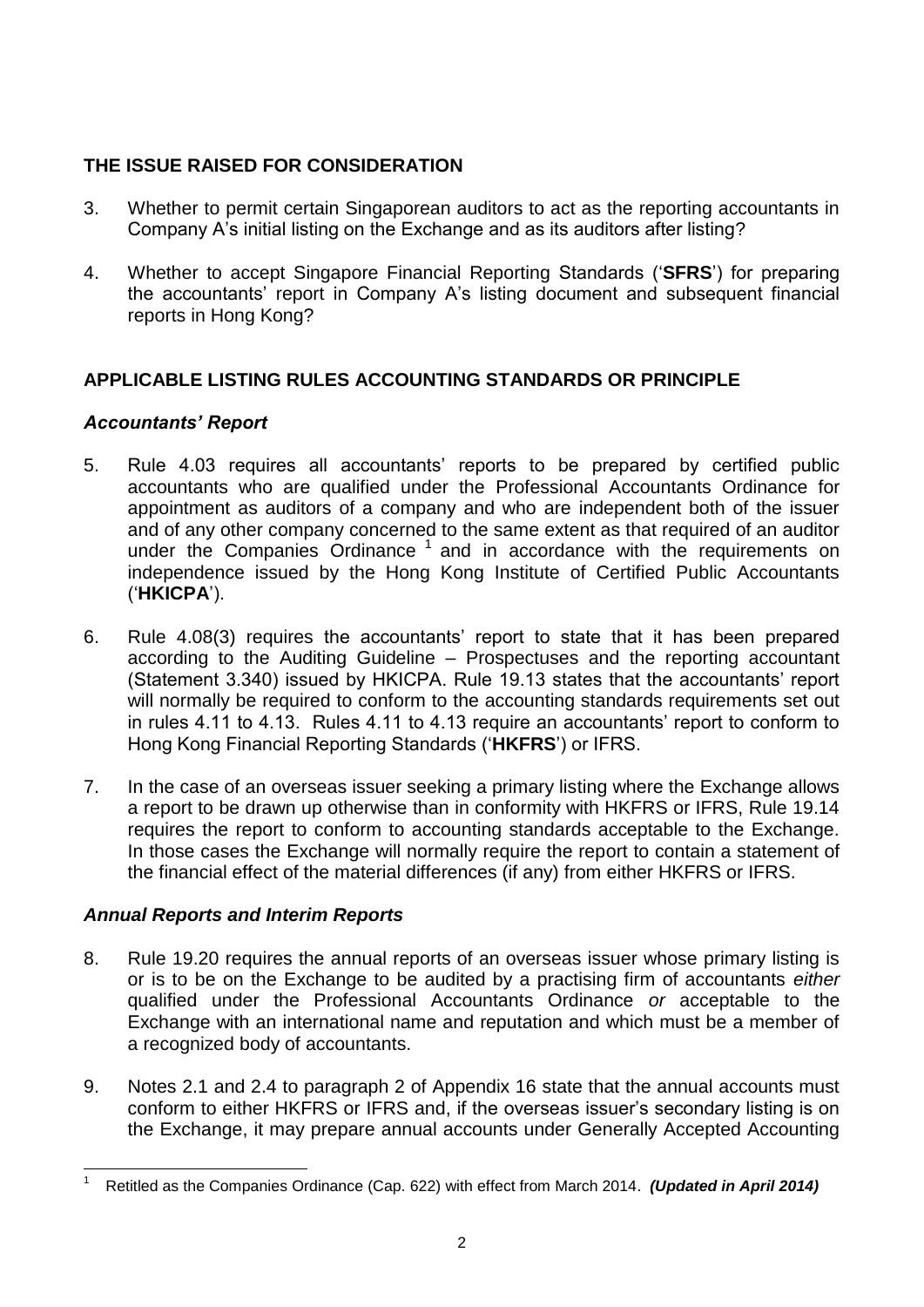Principles in the United States of America ('**US GAAP**').

- 10. Note 2.6 to paragraph 2 of Appendix 16 states that where the Exchange, in exceptional circumstances, allows the annual accounts of an overseas issuer to be drawn up otherwise than in conformity with either of the standards referred to in Note 2.1, the Exchange will normally require the annual accounts to contain a statement of the financial effect of the material differences (if any) from either of the accounting standards referred to in Note 2.1.
- 11. Paragraph 38 of Appendix 16 states that, except where a change in accounting policy is required by an accounting standard issued during the interim period, an issuer must prepare its interim report in accordance with the same accounting standards that it adopted in the preparation of its most recent published annual financial statements or for a newly listed company in its prospectus.

# **THE ANALYSIS**

- 12. The Exchange has not permitted auditors not qualified under the Professional Accountants Ordinance to act as the reporting accountants of an applicant seeking a primary listing.
- 13. In the cases below, the Exchange has accepted alternative accounting standards and auditor qualifications for accountants' reports in listing documents and other financial statements.

# *Case 1*

- 14. The Exchange allowed a secondary issuer incorporated in Canada whose shares are primarily listed on the Toronto Stock Exchange to:
	- a. adopt the generally accepted accounting principles in Canada ('**Canadian GAAP**') for preparing the applicant's financial statements, subject to the inclusion of a statement of the financial effect of the material differences between Canadian GAAP and US GAAP which is one of the acceptable accounting standards for secondary issuers under Rule 19.39; and
	- b. engage a Canadian audit firm to act as its reporting accountants for preparing the accountants' report in its initial listing document and subsequent annual and interim accounts.

#### *Case 2*

15. In this case, the applicant was listed on the London Stock Exchange when it applied for a dual primary listing in Hong Kong. It requested a waiver of Rule 4.03 to allow auditors of an international audit firm who were registered under the Institute of Chartered Accountants in England and Wales but were not qualified under the Professional Accountants Ordinance to act as reporting accountants for its proposed listing in Hong Kong. The UK auditors did not have experience as reporting accountants in new listing applications on the Exchange.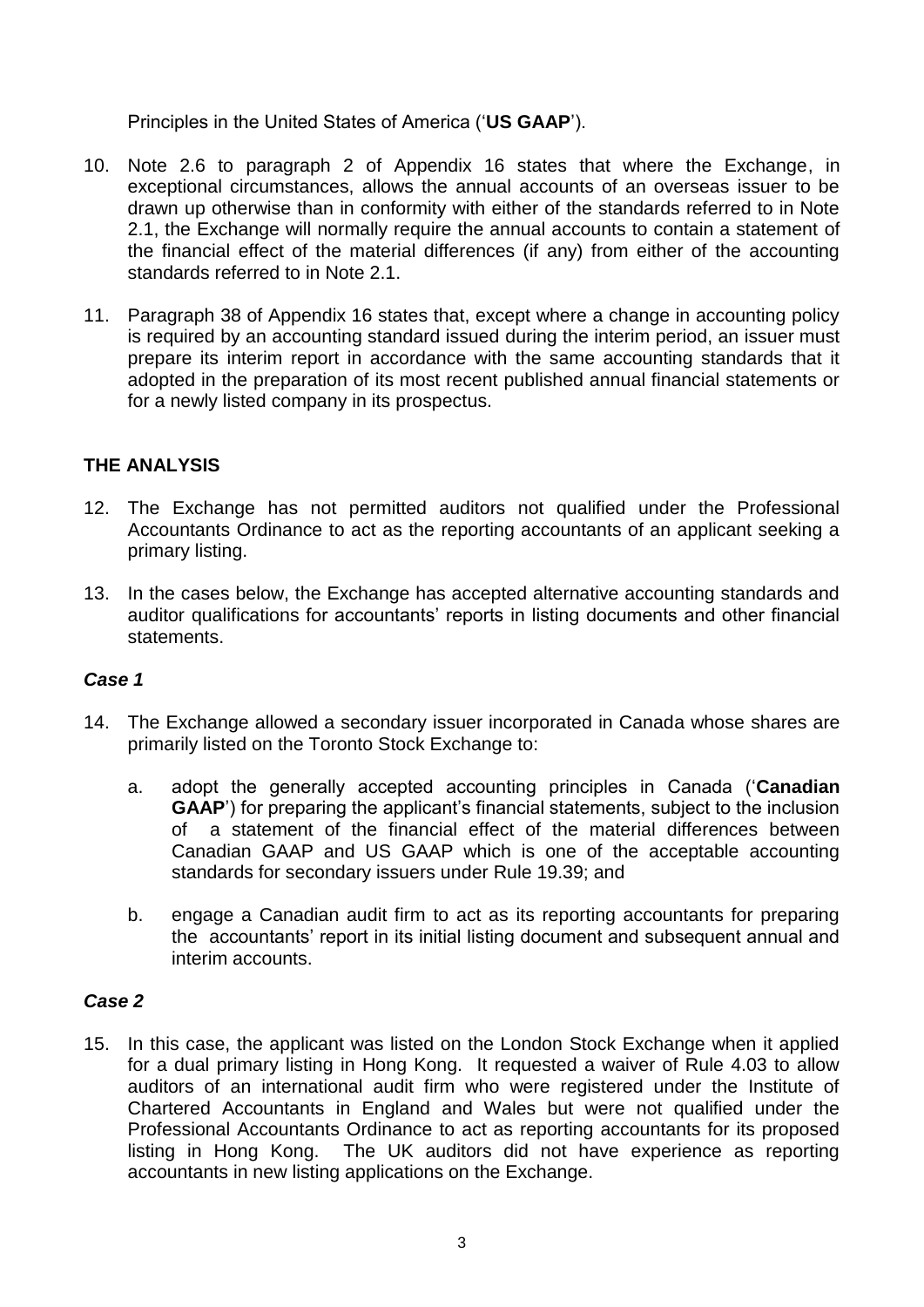- 16. The Exchange did not consider it appropriate to grant a waiver of Rule 4.03 but accepted the UK auditors and auditors qualified under the Professional Accountants Ordinance practising in the Hong Kong office of the same audit firm to act as joint reporting accountants.
- 17. As the UK auditors were from a firm with an international name and reputation which was a member of a recognised body of accountants, the Exchange accepted them to act as the applicant's auditors to prepare its annual accounts after listing.
- 18. Furthermore, the Exchange allowed the applicant to present its financial statements under the generally accepted accounting practice in the United Kingdom ('**UK GAAP**') in its accountants' report and subsequent annual and interim accounts, subject to the inclusion of a statement of the financial effect of the material differences between UK GAAP and HKFRS (previously Generally Accepted Accounting Practice in Hong Kong).

#### *Listing Decision HKEX-LD38-2*

- 19. HKEx-LD38-2 reports a case where the applicant applied for a primary listing on the Main Board and a listing on the New York Stock Exchange. The Exchange allowed it to adopt US GAAP for preparing the accountants' reports subject to the inclusion of a reconciliation statement in its listing document and annual financial statements in a form which would facilitate investors' understanding of its financial performance for so long as it remained listed on the New York Stock Exchange.
- 20. Subsequent to HKEX-LD38-2, the Exchange allowed another Main Board applicant who applied for a primary listing on the Exchange and a simultaneous listing on NASDAQ to adopt US GAAP in its accountants' report and subsequent financial reports.

#### *Factual Consideration*

- 21. The qualification requirements of auditors for preparing annual accounts are less prescriptive in that the auditors need not be qualified under the Professional Accountants Ordinance (see Rule 19.20). As the Singaporean auditors were from a reputable firm of auditors which was a member of an internationally recognised accounting body, the Exchange would accept their appointment as Company A's auditors for preparing annual accounts.
- 22. However, a waiver of Rule 4.03 would be required to enable them to act as the reporting accountants in Company A's listing document. In determining whether a waiver should be granted, the Exchange took into consideration that:
	- a. the Exchange has not granted the requested waiver to any applicant seeking a primary listing in Hong Kong;
	- b. the Singaporean auditors in question did not have experience to act as reporting accountants in new listing applications on the Exchange.